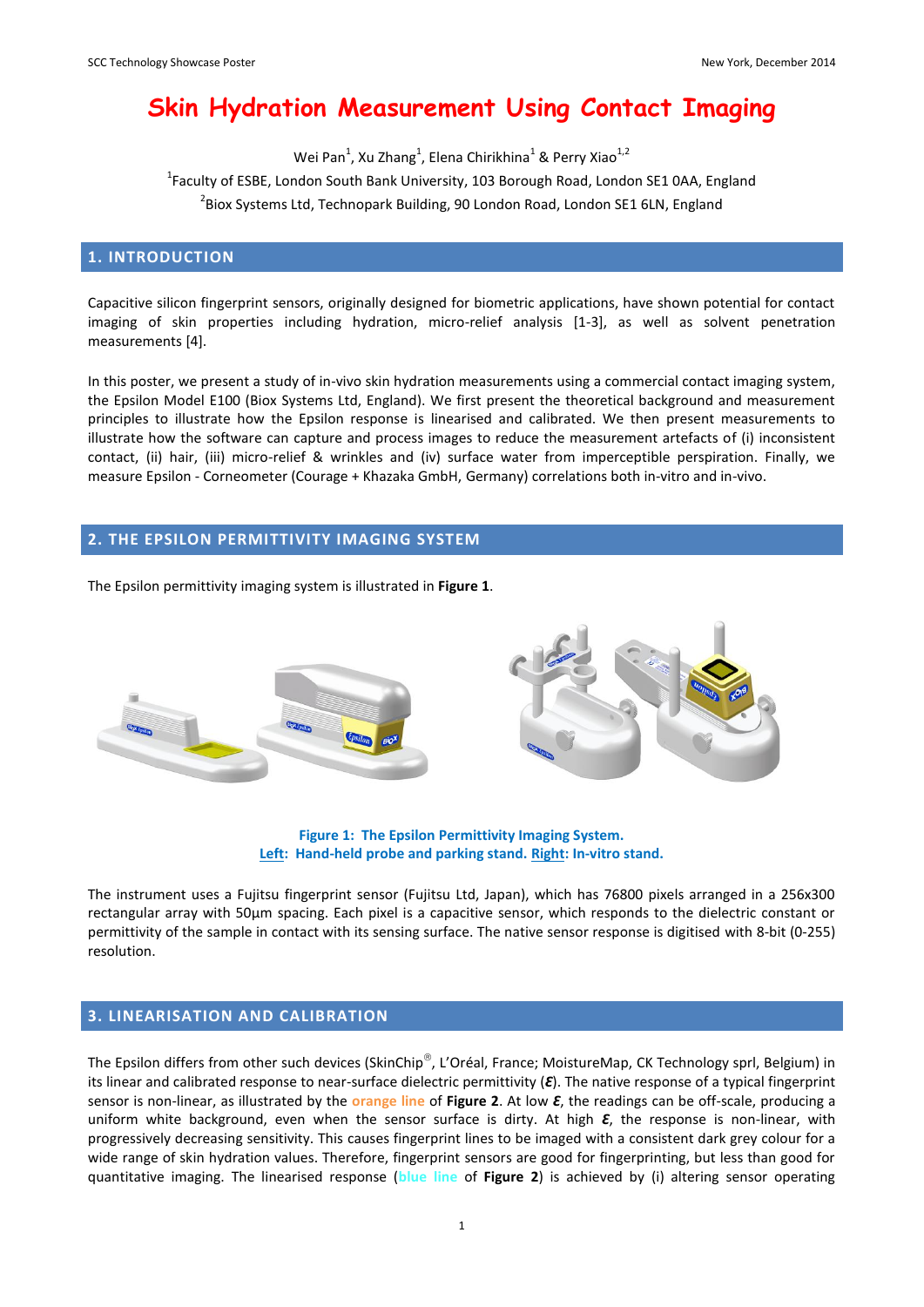parameters to keep the readings on-scale for the entire  $\epsilon$ -range of interest and (ii) mapping the resultant output onto a linear scale by means of a mathematical model of the sensor's characteristics.

After linearisation, the sensor is calibrated to ensure consistent measurements from instrument to instrument and from time to time.



**Figure 2: The Epsilon maps the native fingerprint sensor response (orange line) onto a linear and calibrated permittivity response (blue line).**

#### **4. EPSILON IMAGE PROCESSING**

The Epsilon software offers several image processing features to extract information from measurements. The most basic is *Region of Interest* (*RoI*), where user-defined circular areas can be analysed separately, alongside similar analyses of the whole image. **Figure 3 (Left)** shows an analysis of a single image, where the *Ԑ*-histogram of the whole image (green) is distinctly different from that of the *RoI* (red). **Figure 3 (Right)** shows an analysis of a timed image sequence recorded as a user-defined burst, where mean  $\epsilon$  changes for the whole image (green) follow the same trend as the *RoI* (red).



#### **Figure 3: Full image & RoI analysis. Left: Snapshot Mode. Right: Burst Mode.**

The main image processing technique for hydration measurement is the  $\varepsilon$ -*filter*, where thresholds can be set to remove measurement artefacts associated with low *Ԑ* (bad contact) and high *Ԑ* (surface water). In **Figure 4 (Left)**, the low *Ԑ* dark area around the periphery is due to bad contact and the high *Ԑ* bright spots are surface water at sweat gland openings. The action of the filter is clearly visible in **Figure 4 (Right)**, where the removed pixels are indicated by the dark and light grey areas for low and high *€* respectively.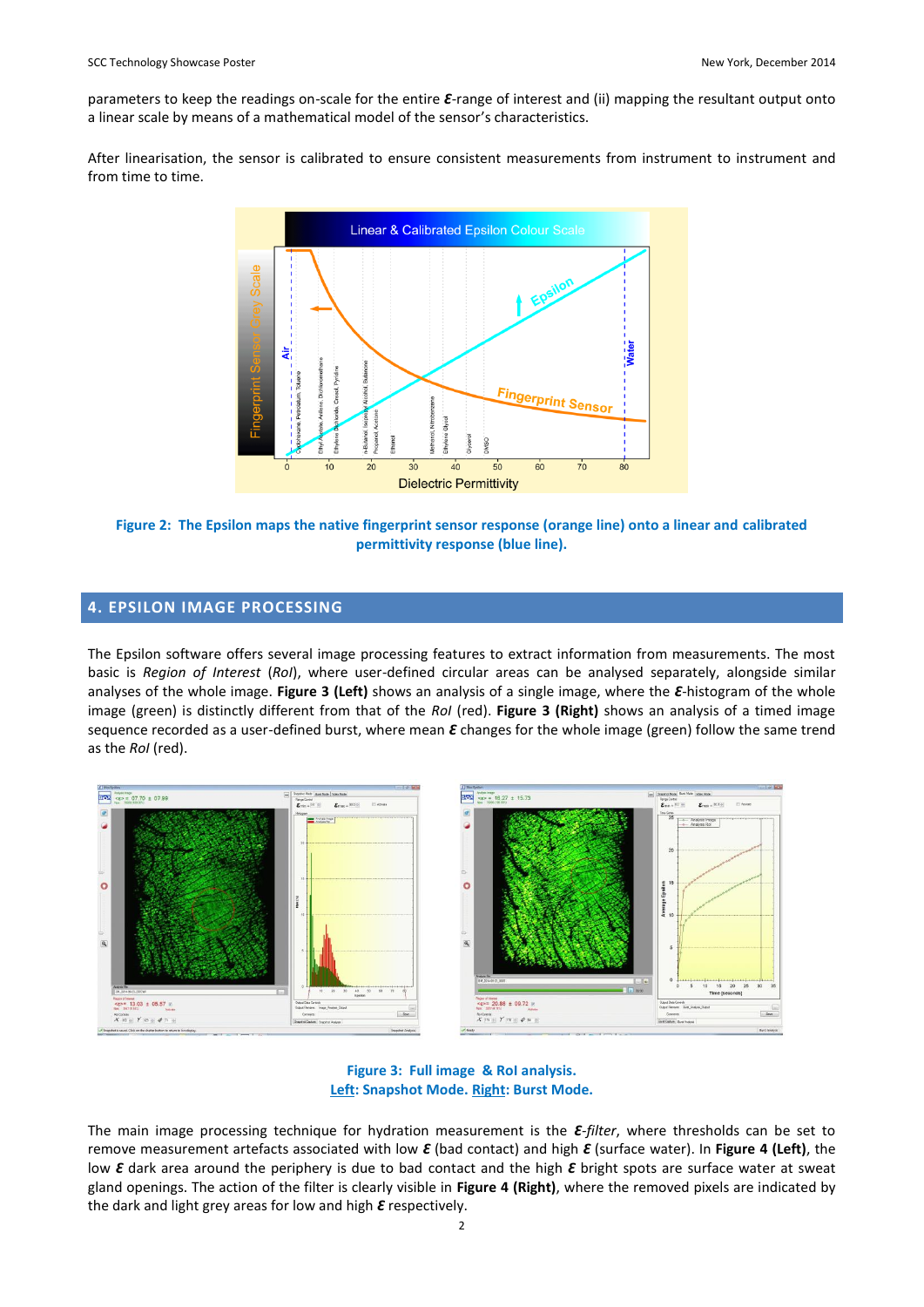

**Figure 4: Volar forearm image showing spots of surface water at sweat gland openings. Left: Unprocessed image. Right:** *Ԑ***-filtered image where the removed pixels show as dark and light grey areas.**

Another important aspect of hydration measurement is contact time, where there is a trade-off between contact settling and occlusion. The Epsilon software provides powerful and flexible means to measure the effect of contact time by recording image bursts, see **Figure 3 (Right)** for example. Once the optimum contact conditions are established, routine measurements can be performed with single-image recording using the *Event Triggering*, *Delay Time* and *Averaging* functions, see **Figure 5 (Left)**.



#### **Figure 5: Left: Epsilon image capture controls. Right: Side-by-side comparison of two images. The left image is untreated skin and the right image is an adjacent site treated with a moisturizing cream.**

Finally, the Epsilon software provides an image comparison feature. This is illustrated in **Figure 5 (Right)**, where two volar forearm images of (i) an untreated site (left image) and (ii) an adjacent site treated with a moisturizing cream (right image) are displayed side-by-side. In this case it is clear that the treated site has a higher mean  $\mathcal E$  (ie it is brighter) and a more uniform contact with the sensor (ie it is smoother).

## **5. EPSILON – CORNEOMETER CORRELATIONS**

Epsilon permittivity measurements were compared with Corneometer (Model CM820) readings using both in-vitro and in-vivo protocols.

The aim of the in-vitro comparison was to test the linearity of the Epsilon's response to sample permittivity. The Epsilon and the Corneometer use similar capacitive sensing methods and should therefore respond in similar ways to materials of differing permittivity. The comparison used a number of solvents (water, Propylene Glycol, Butanol, Heptanol, Decanol) and air in direct contact with the sensors. The solvent layers used were thick enough to ensure that the electric fields from the sensors were fully contained within them. For the Epsilon, a central region of the